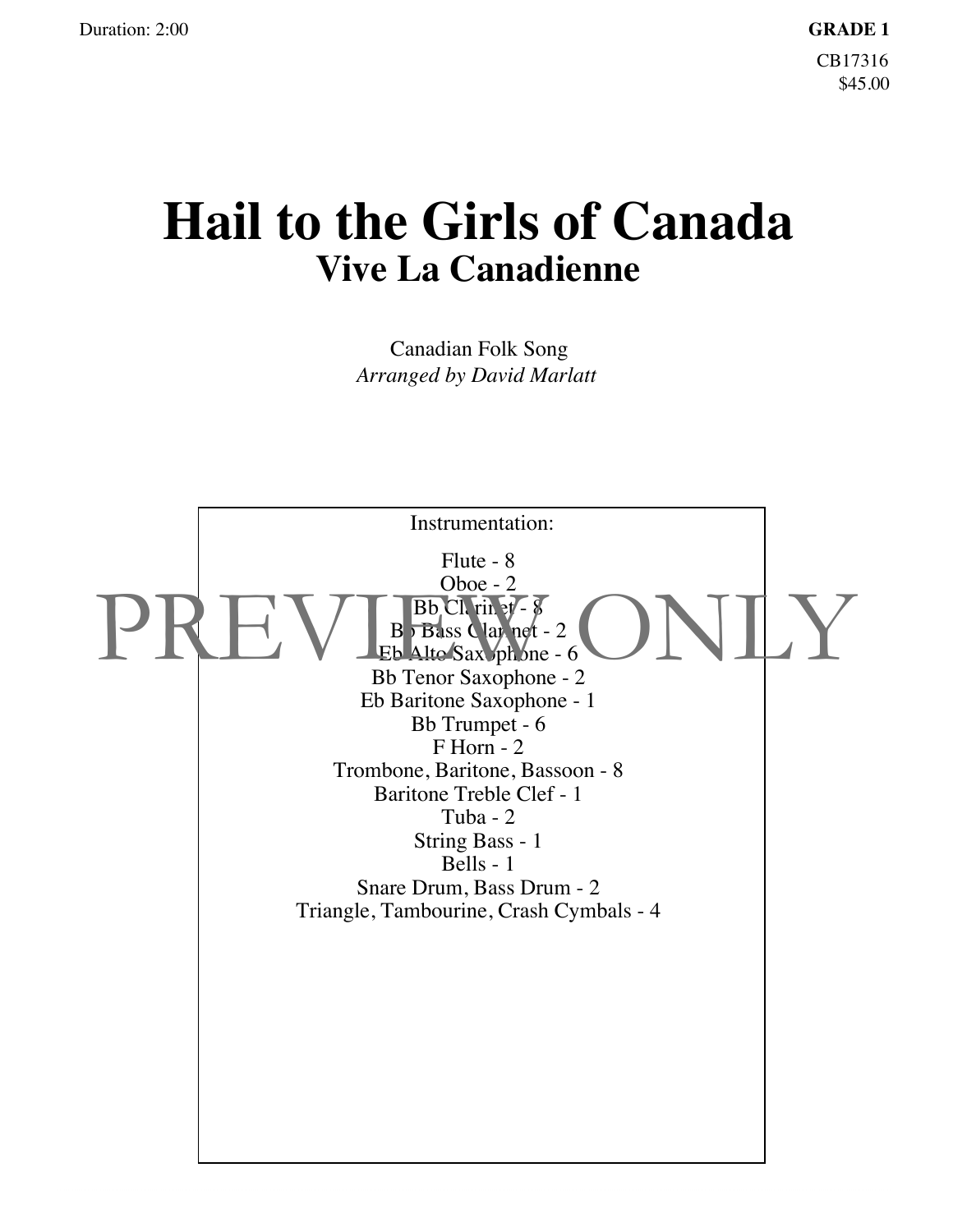PUBLICATIONS **EIGHTH NOTE** 

## Hail to the Girls of Canada Vive La Canadienne

*Arranged by David Marlatt* Canadian Folk Song

This fun and energetic French-Canadian folk song was popular in Quebec in the 19th century and serves as a toast, by the oarsmen, to the Canadian girl.

> Hail to the girls of Canada Soar, my heart, oh soar on Hail to the girls of Canada And their bright sparkling eyes.

Quickly our hearts are beating Gaily our voices ring Quickly our hearts are beating As we go on our way.

> So go the hours a-flying Gaily our voices ring So go the hours a-flying

U til our wedd ng/day.

After a short 4 bar introduction, the melody is played. This must be clearly articulated by all players to match style throughout the ensemble. This is greatly contrasted at the pick up to 13 by a change in dynamic and style. Be sure to play all slurs exactly as marked to create a difference. All players enter at the pickup to 18 with this same style. Big breath at the end of 20, then back to the grand *marcato* style of the opening.

29 is the start of a new background material. Be careful to balance these background voices against the melody which enters at 33.

49 must be strong and clear again with a sudden, huge dynamic difference of an echo at 51/52. Strong accents at 58 set up the ending with several voices playing up a scale in the 2nd last bar - this is why we practice scales!

> *This folk song arrangement is part of a collection for young band celebrating Canada's 150th anniversary since joining Confederation.*

ISBN: 9781771573771 CATALOG NUMBER:CB17316 COST: \$45.00 DURATION: 2:00 DIFFICULTY RATING:GRADE 1 Concert Band

## **www.enpmusic.com**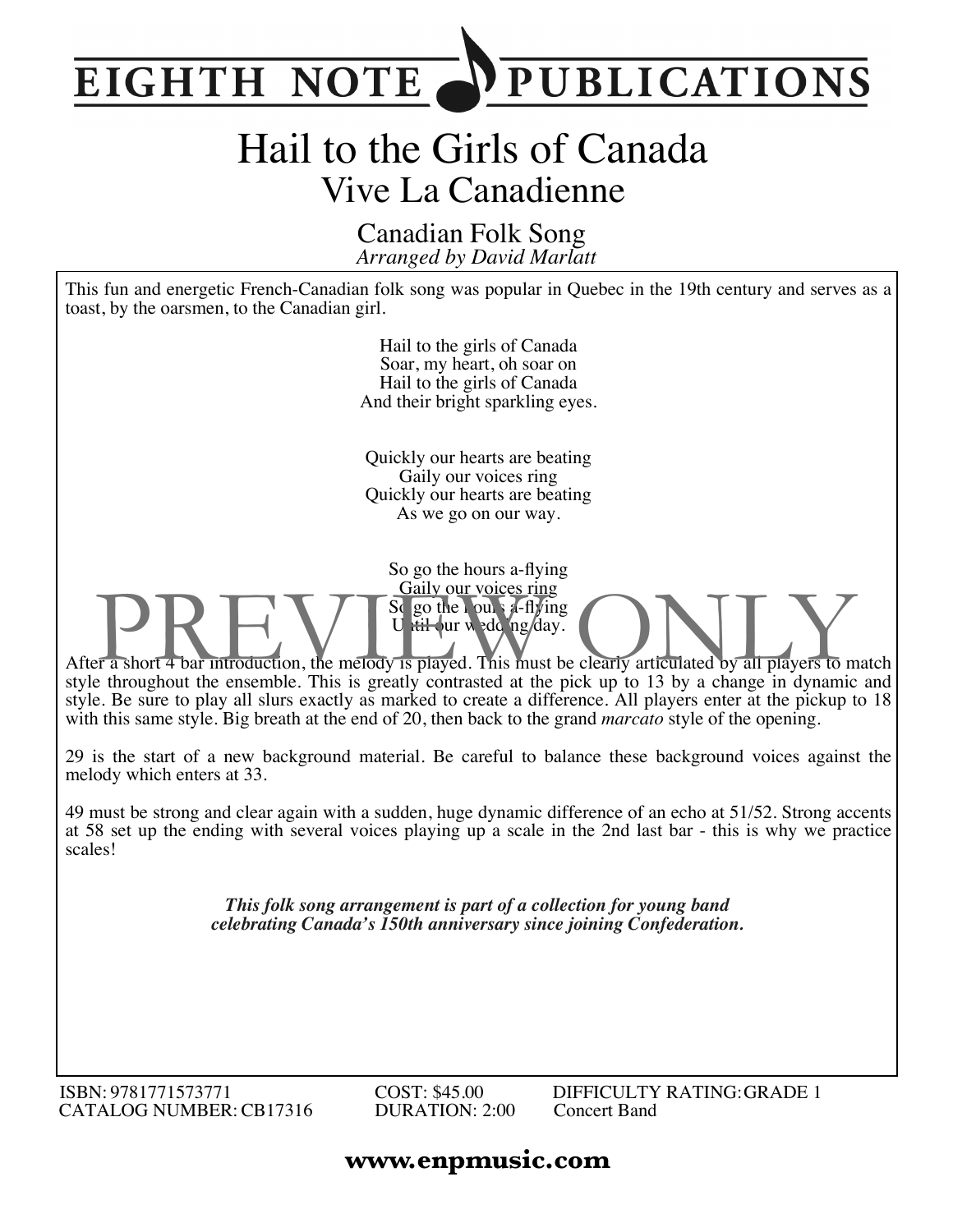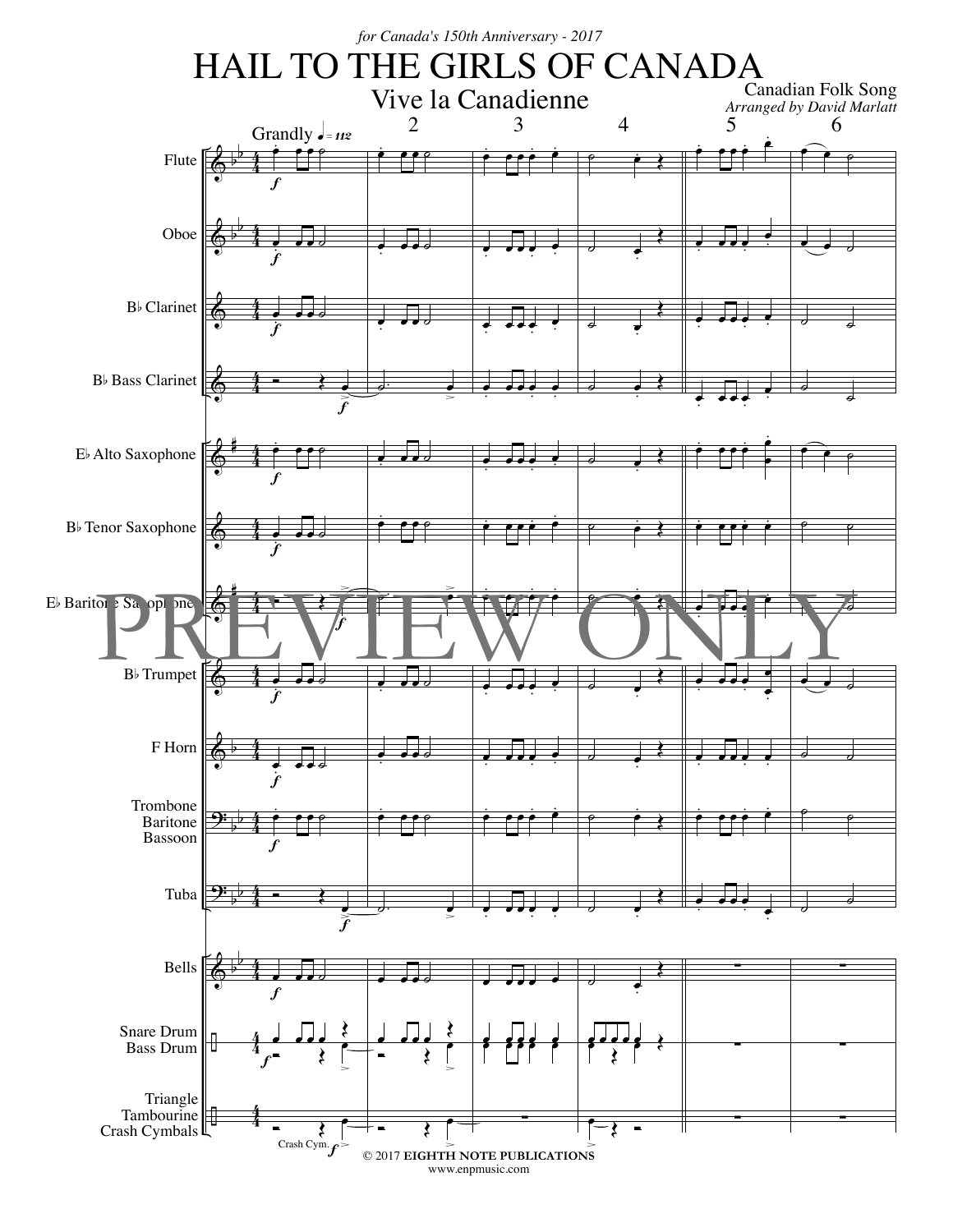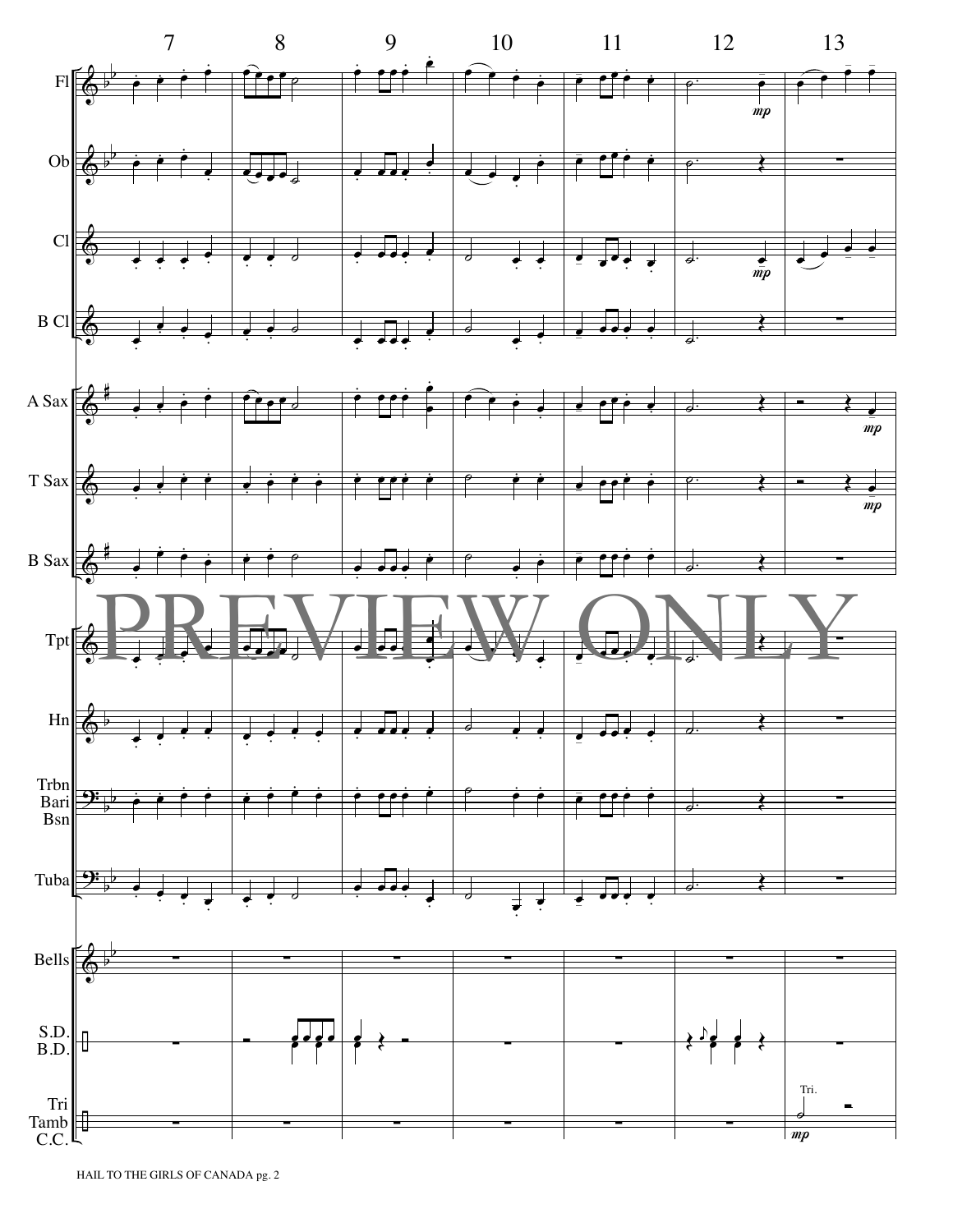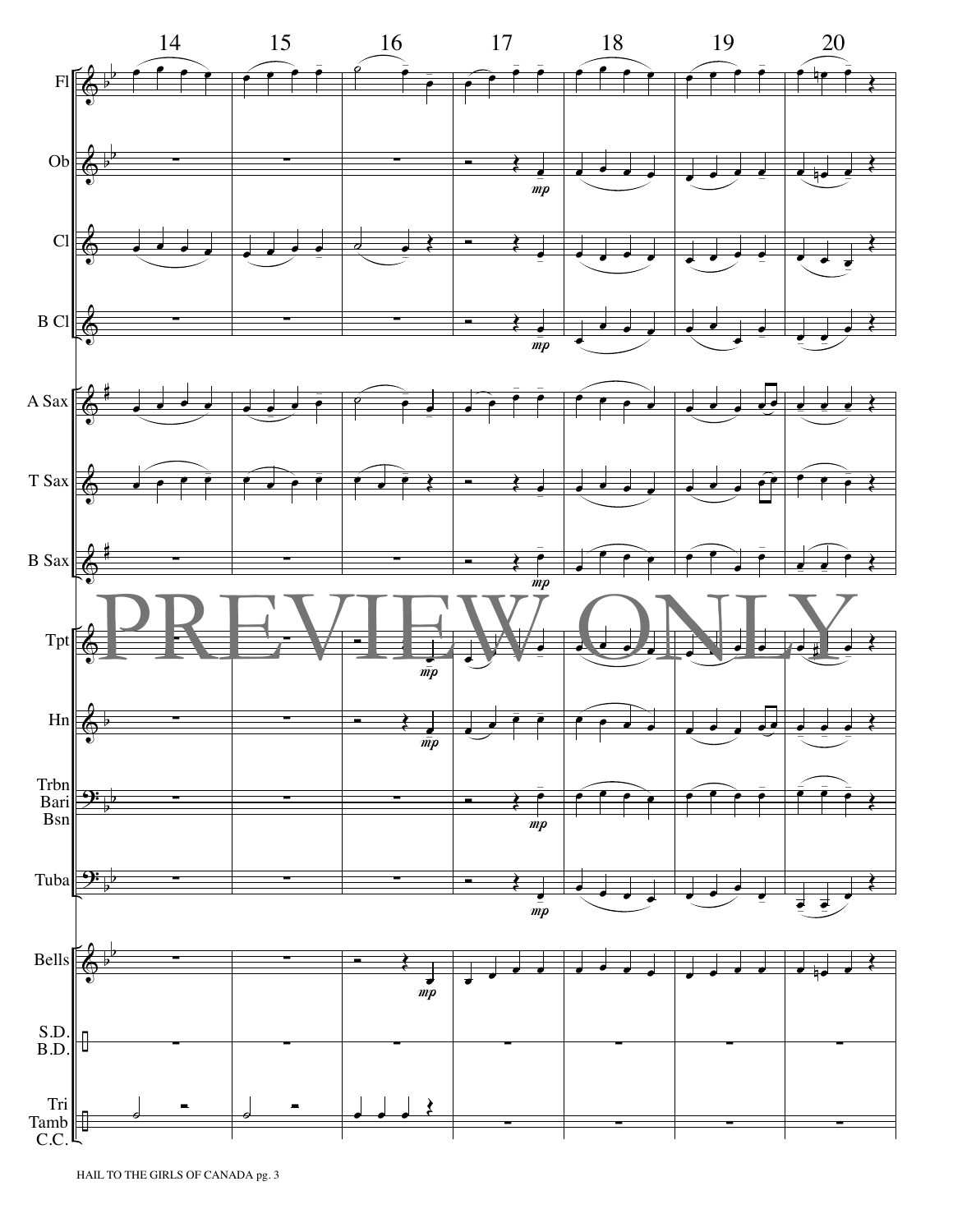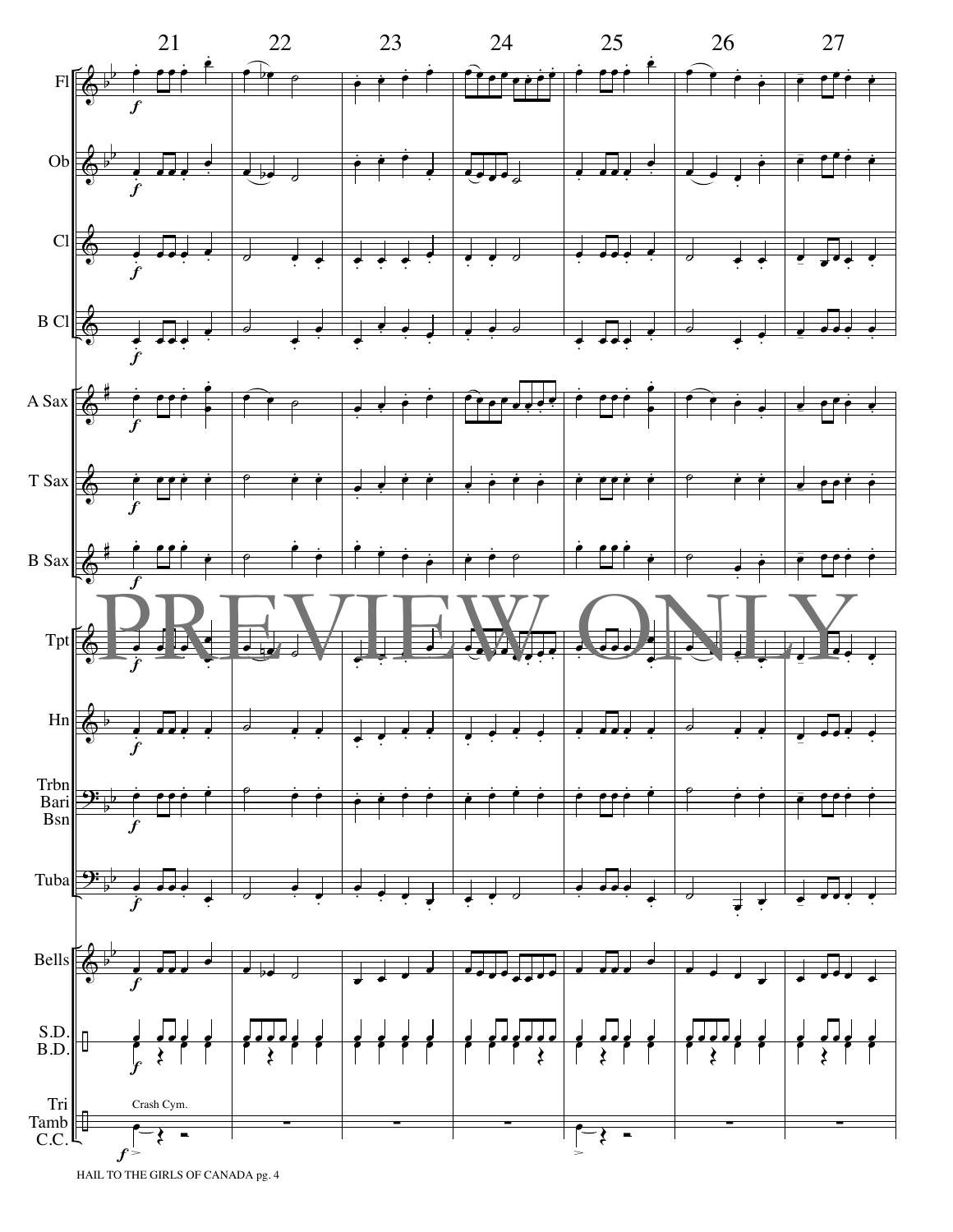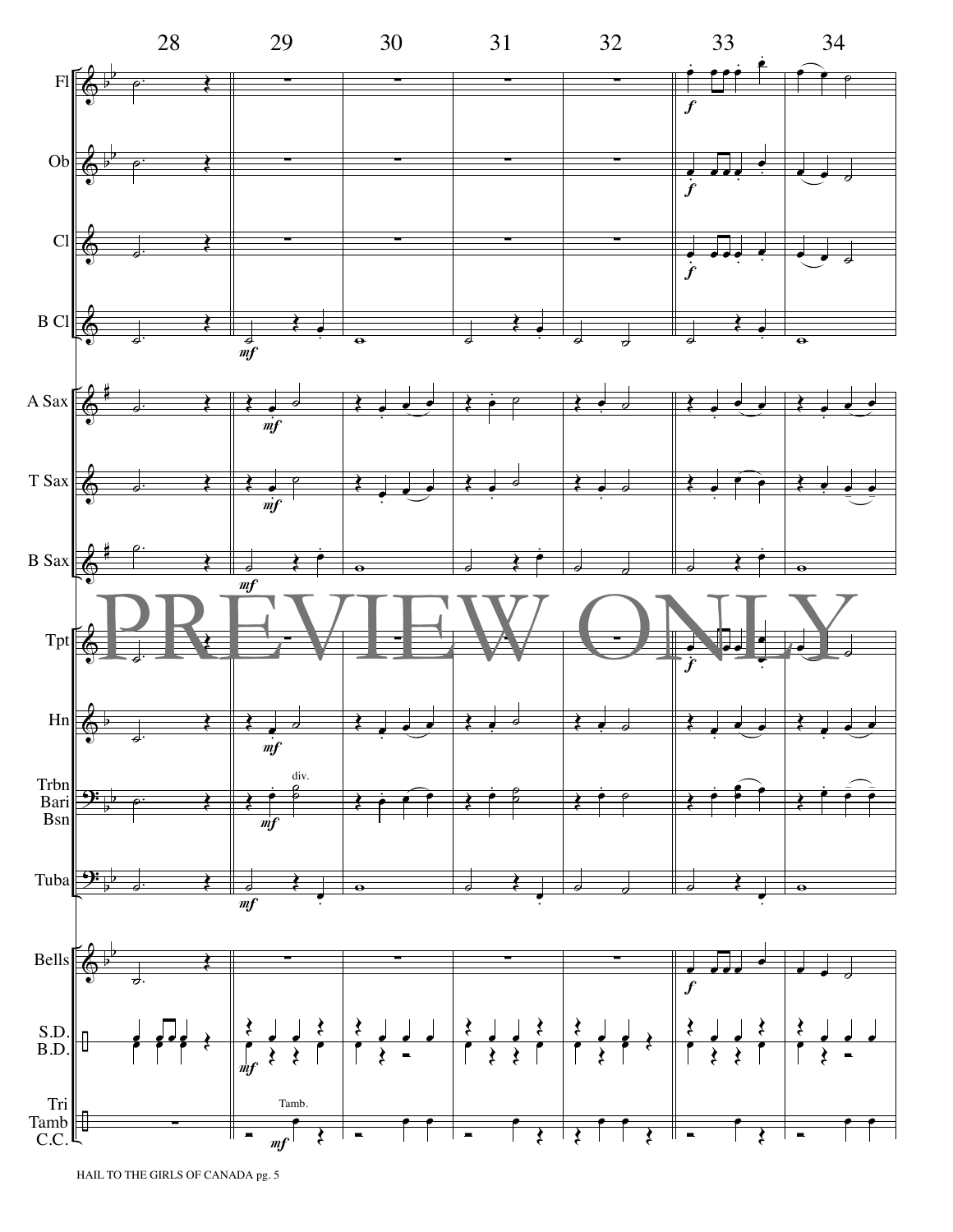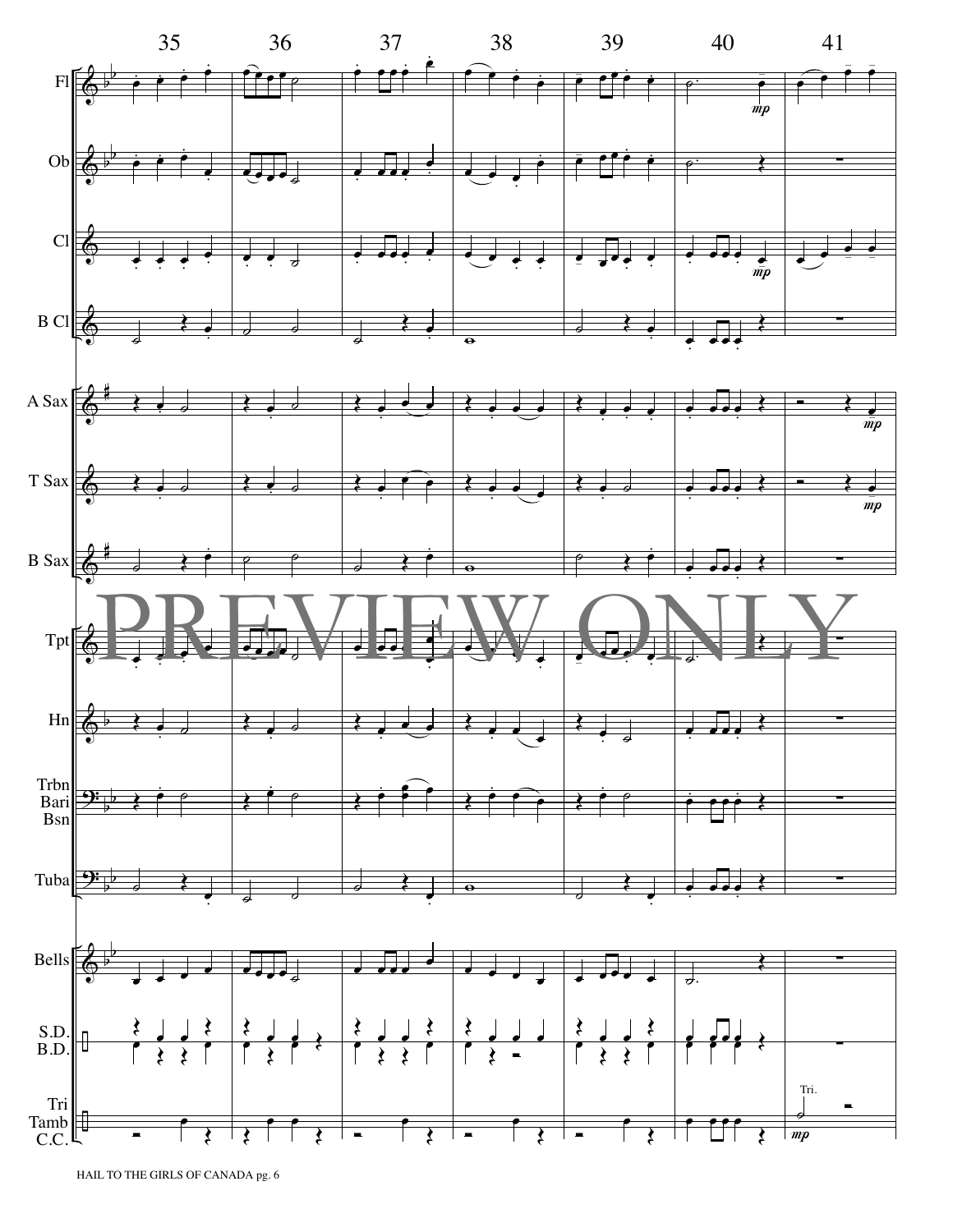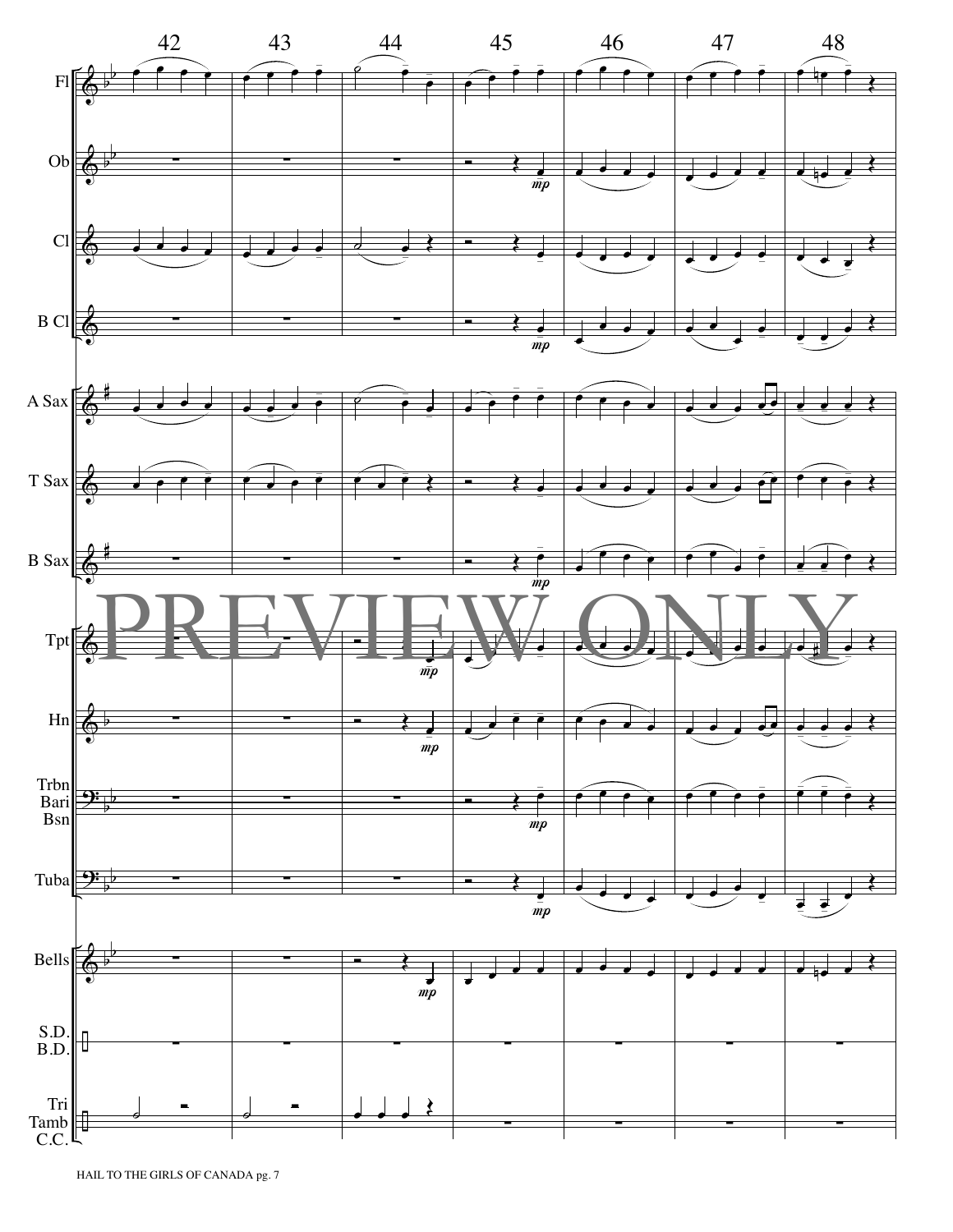![](_page_9_Figure_0.jpeg)